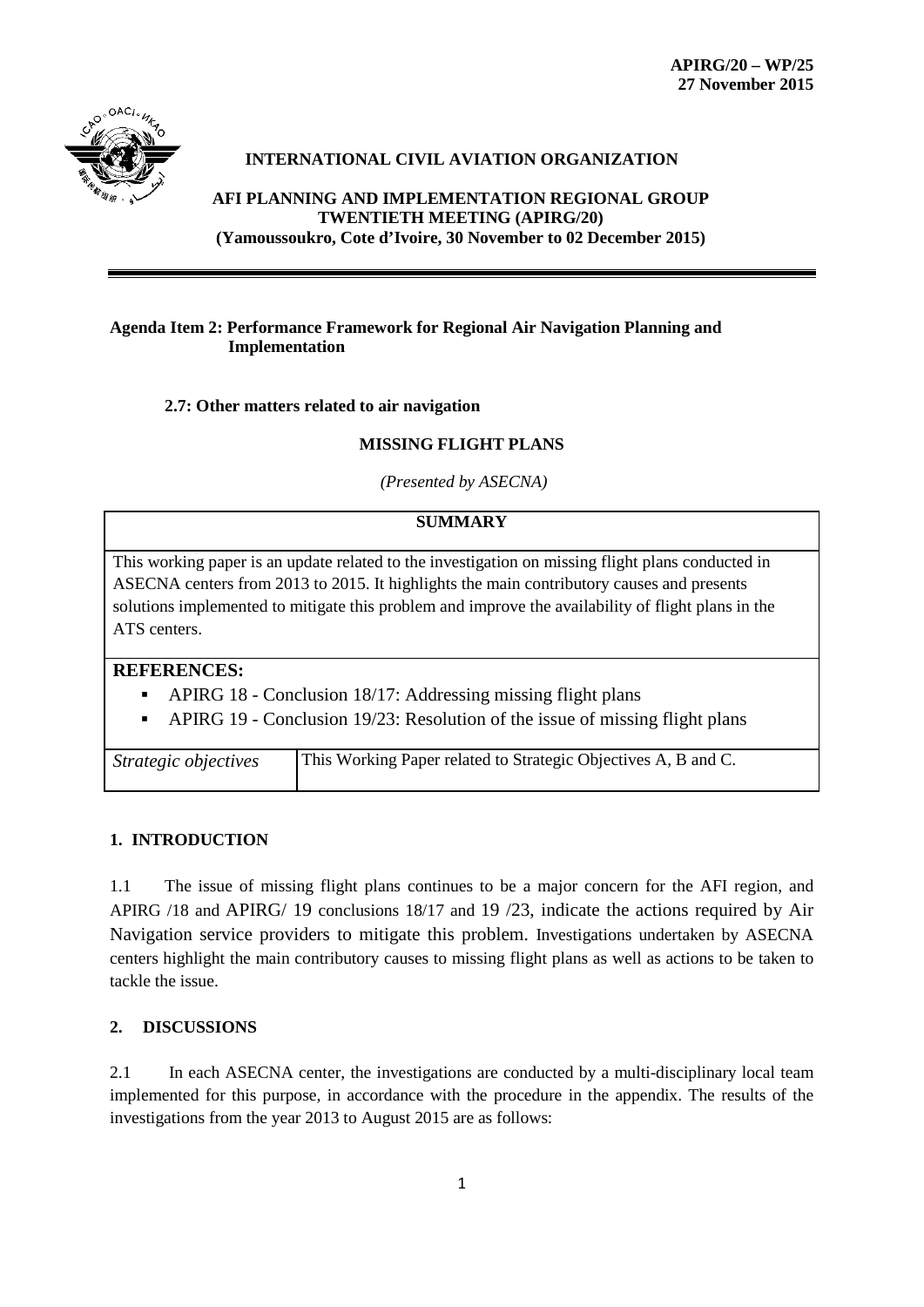

|                   | 2013   | 2014   | 2015   |
|-------------------|--------|--------|--------|
| Number of flights | 178619 | 305113 | 154881 |
| Received          | 95,84% | 98,82% | 98,78% |
| Not received      | 4,16%  | 1,18%  | 1,22%  |

The improvement of flight plans availability is the result of the implementation of mitigation measures including the establishment of collective addresses for the delivery of flight plans messages in various FIRs (AIC N° 02/ A/13FC , 07 February, 2013 and N ° 03/A/13GO, February 08, 2013).

2.2 A Deep analysis reveals however that the contribution of AFI centers to the occurrence of missing flight plans is important (nearly 80 %).

|         | FPL not received by continent |      |          |  |  |  |  |
|---------|-------------------------------|------|----------|--|--|--|--|
| 2013    | 2014                          | 2015 |          |  |  |  |  |
| 313     | 116                           | 76   | 3.96%    |  |  |  |  |
| 332     | 61                            | 16   | 3.21%    |  |  |  |  |
| 802     | 518                           | 295  | 12.66%   |  |  |  |  |
| 4       |                               | 0    | $0.04\%$ |  |  |  |  |
| 5728    | 2901                          | 1590 | 80,13%   |  |  |  |  |
| 7 1 7 9 | 3597                          | 1977 | 100%     |  |  |  |  |
|         |                               |      |          |  |  |  |  |

2.3 The distribution of missing flight plans by origin center or ANSP for the AFI region is as below: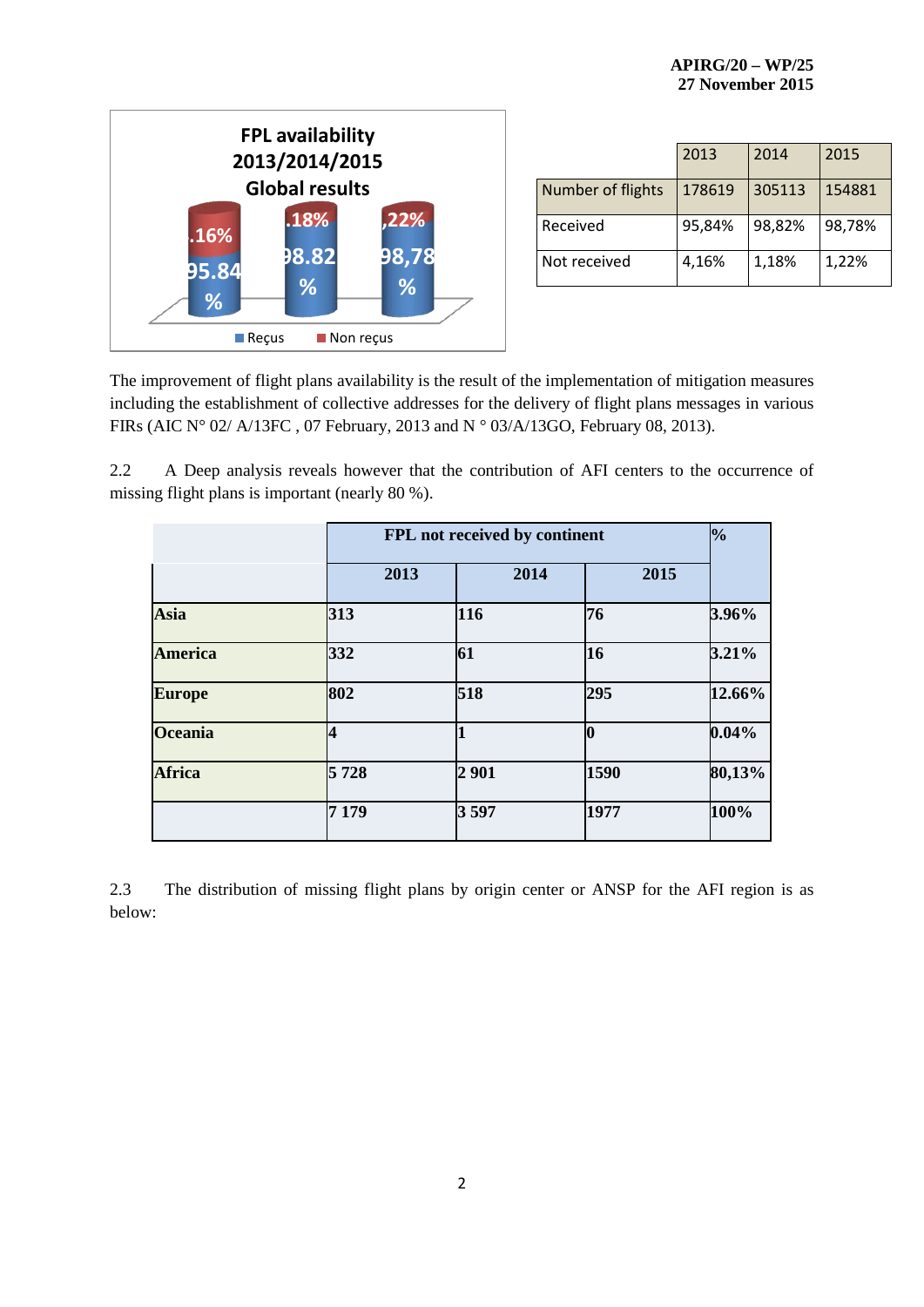





2.5 The analysis of the results of the surveys highlighted the following causes in this case in missing flight plans. This includes among others:

- the omission of the AFTN addresses of certain air navigation service providers in charge of air traffic control;
- the wrong programming of the routing tables or lack of knowledge of procedures for delivery;
- ttechnical problems, including issues of links;

2.6 In order to improving the availability of flight plans, ASECNA has implemented mitigation measures, including setting up addresses collective for the message routing flight in the various FIRs (AIC N  $\degree$  A-02-13FC of February 07, 2013 and N  $\degree$  A-03-13GO of February 08, 2013), the strengthening of the coordination with the centers concerned by missing FPL plans issues.

The table and graph below indicate the impact of these measures from 2013 to 2015, on the improvement of the availability of the FPL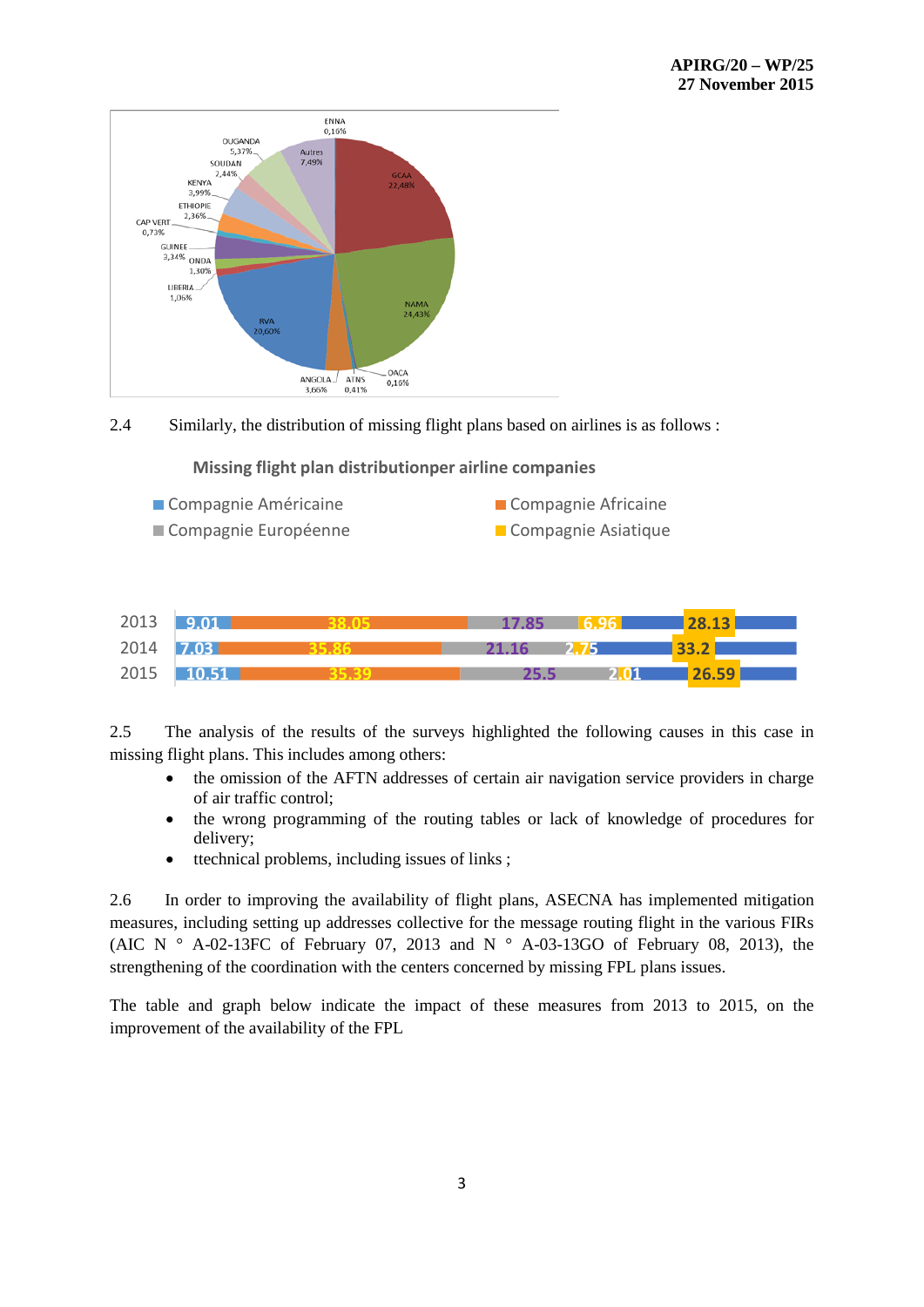|                              |      | Rate (%) distribution by year |       |  |  |  |  |
|------------------------------|------|-------------------------------|-------|--|--|--|--|
| Causes                       | 2013 | 2014                          | 2015  |  |  |  |  |
| Omission recipient           | 77   | 61.41                         | 63,43 |  |  |  |  |
| Unused collective address    |      | 26.49                         | 9.04  |  |  |  |  |
| PB technical and operational |      | 8.15                          | 7.65  |  |  |  |  |
| Other                        | 18   | 3.95                          | 19,88 |  |  |  |  |
|                              | 100  | LOC                           | 100   |  |  |  |  |



# **3. ACTION BY THE MEETING**

3.1 The meeting is invited to:

- Take note of the information and the methodology implemented by ASECNA to mitigate the missing flight plans;
- Request to ICAO, ANSP and IATA to continue to sensitize the stakeholders for the use of collective addresses of ASECNA to reduce missing flight plans;
- Take any necessary action to AFI level (workshop, Task Force...) to analyze deeply and find a definitive solution to the problem of missing flight plans.

------------------------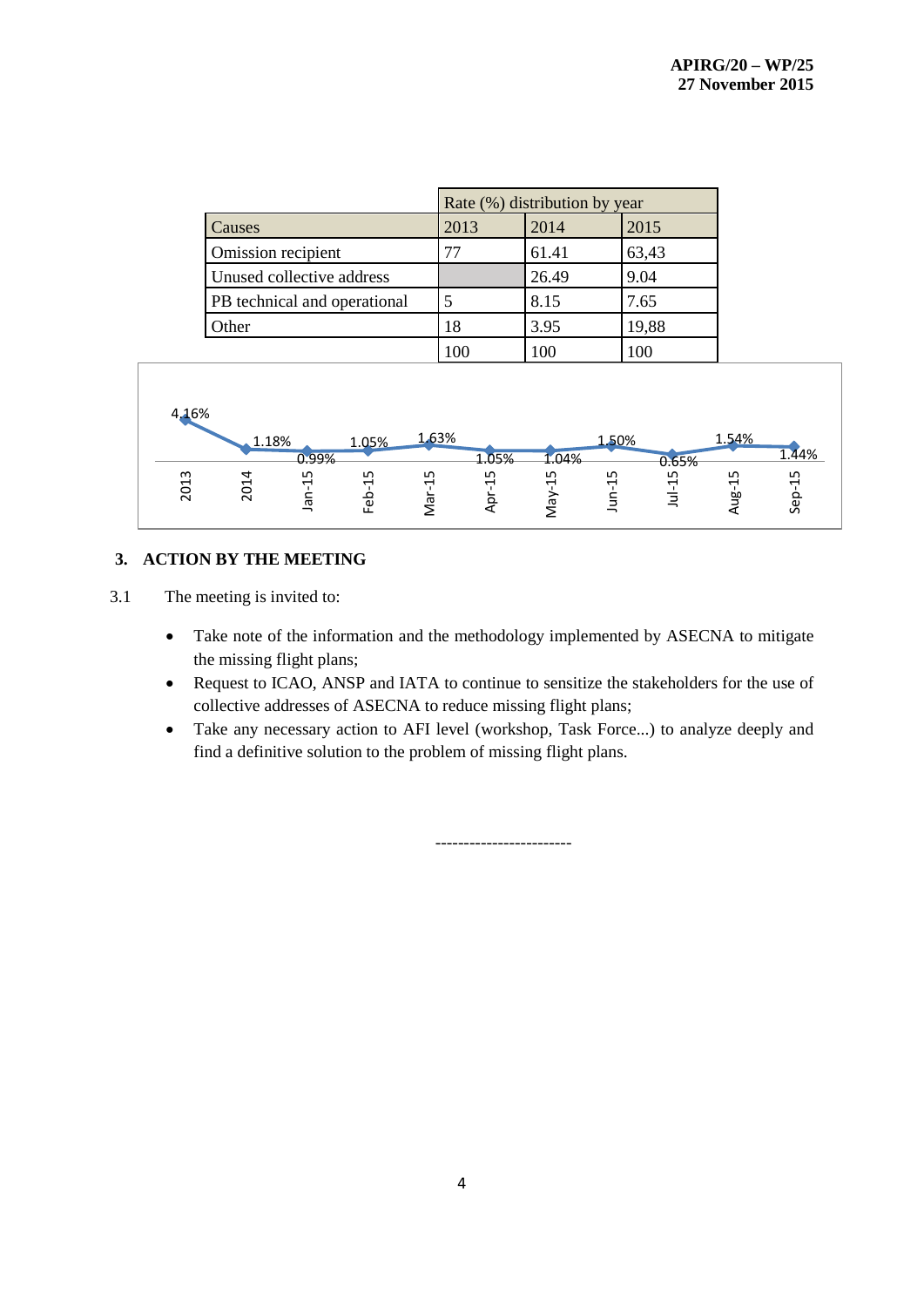#### **Appe ndix I**

# **Title: Procedure for collection, analysis and processing**

## **of missing flight plans**

## **1. Object**

1.1 The object of this procedure is to identify missing flight plans, examine, analyze the causes and propose corrective measures to overcome this problem.

## **2. Purpose**

2.1. The issue of missing flight plans is being considered since a long time and several initiatives have been undertaken by ANSP and/or States in order to tackle this problem. A consolidated global procedure is necessary to properly improve globally the availability of the flight plans at regional and inter-regional level.

2.2. This procedure aims to provide provision which implementation will allow to mitigate and /or to minimize the impact of missing flight plans on the safety of the air navigation. It describes the approach to be followed by the various involved actors, for the monitoring missing flight plans.

2.3. It specifies the actions to be taken in a timely manner and the responsibility of all stakeholders in the collection and management of data on missing flight plans. It aims to reduce to an acceptable level the proportion of missing flight plans.

2.4. The dispositions of this procedure shall be applied from the date of its signature.

# **3. Scope**

The implementation of this procedure will involve several entities from the ANSP, including Aerodrome (Local) control Unit, (En) Route control unit, Telecommunications Operations Unit, AIM Unit (Flight plan Processing Unit)

## **4. Definitions**

4.1. Missing flight plan: a flight plan is considered missing when it is not received by the Units involved in air traffic management, or on the AFTN terminal or on the support of any other approved system of air traffic management.

4.2. Flight Plan Working Group (FPWG): a group whose role is to monitor and propose measures to mitigate the problem of missing flight plans. Its composition includes:

- Aerodrome control;
- En-route control: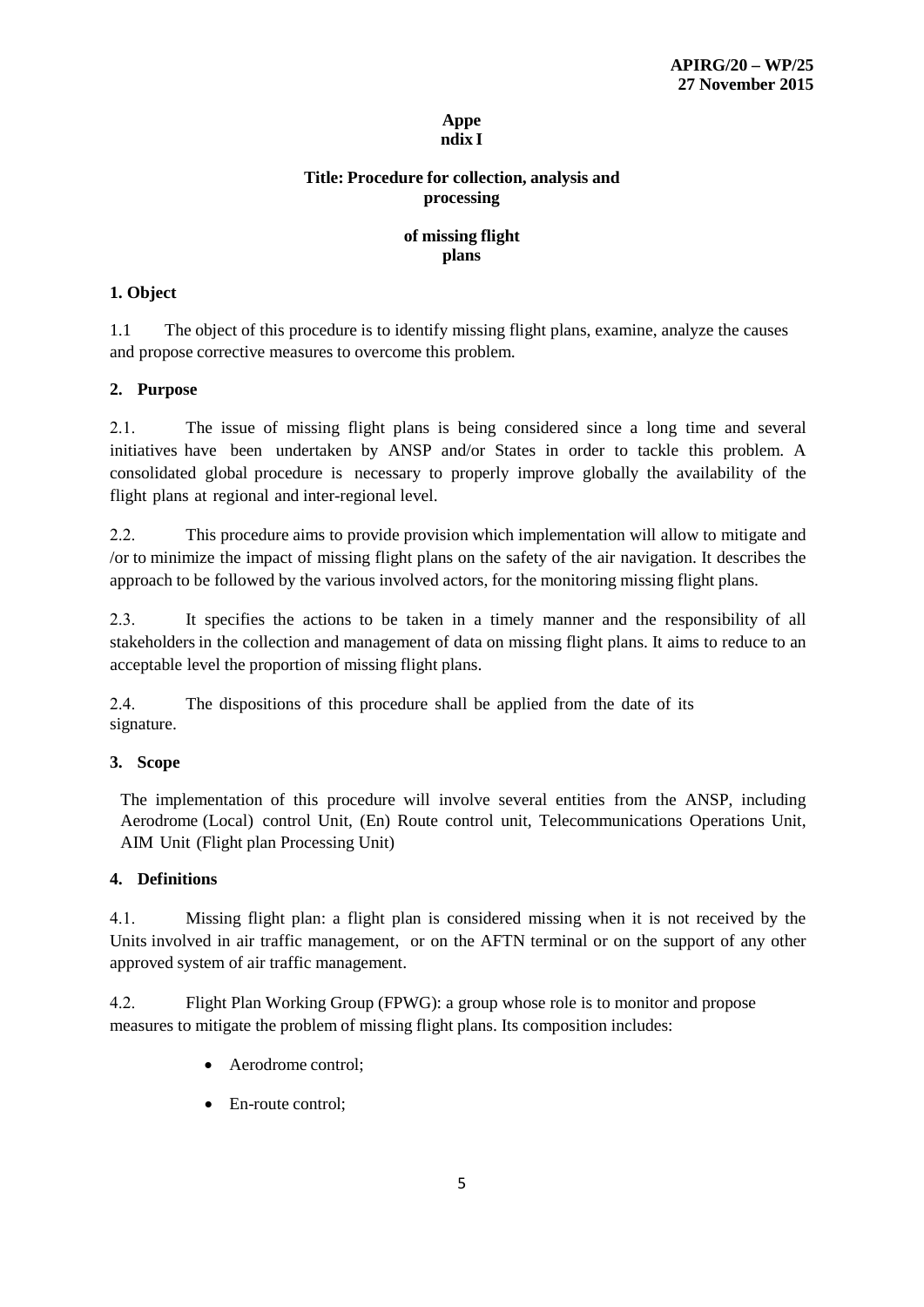- ATC, local training, AIM, Telecommunications Operations; units
- Air Traffic Controller.

The sessions of the Working Group shall be chaired by the En-route control Manager or the aerodrome

Manager

#### **5. Collection of missing flight plans information**

5.1. The Head Unit ATC identifies and indicates by distinctive memo mentions in the section "Miscellaneous" or reverse of strips, to distinguish flights whose flight plans are either received, missing or received with a delay.

5.2. Then Air Traffic controllers on duty will note, clearly, these distinctive mentions in the strip during their service.

5.3. The distinctive mentions may be

- $\langle R \rangle$  : for flights whose flight plans were received ;
- $\times$  D  $\times$  : for flights whose flight plans were received with delay
- $\bullet \ \ \ll N \times$ : for flights whose flight plans were not received.

5.4. The of head Unit of ATC will collect daily the data on flight plans and fill a file of Excel designed for this purpose (see Annex).

5.5. AIM staff collects data on arrivals for flight plans not received and will fill each day, the file of

Excel designed for this purpose.

5.6. The data collected by AIM or ATC units and AC can be compared in order to detect anomalies at least for flight on arrival.

5.7. In case of doubt on the recorded data, investigations will be conducted in collaboration with the

Telecommunications Operation Unit.

5.8. Investigation will be conducted in coordination with the Operation of Telecommunications unit to define the hours of receipt of the plans received with delays.

5.9. Investigation will be conducted in coordination with the Telecommunications Operation unit to determine the plans received by the center but not addressed to the concerned control organism.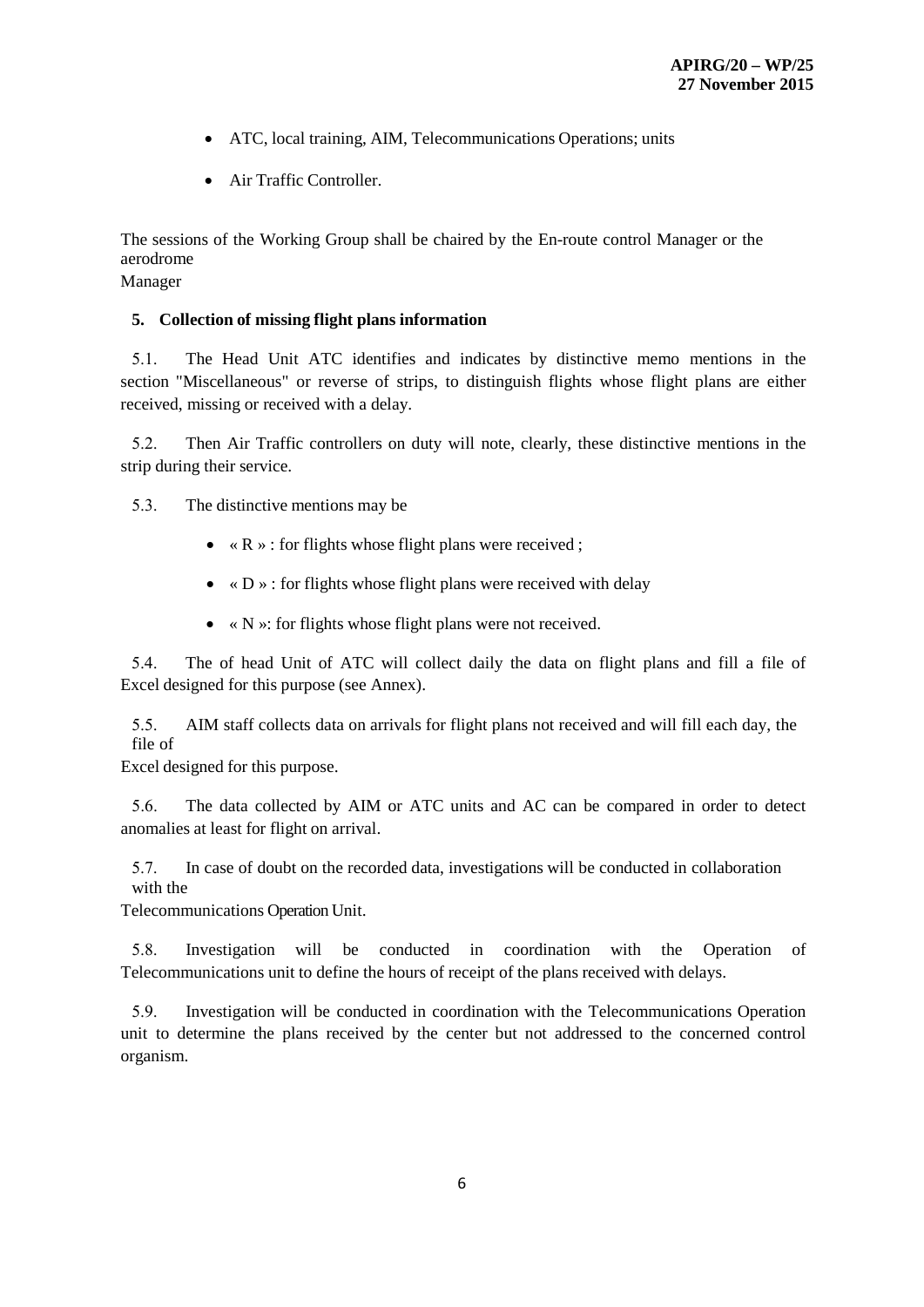## **6. Analysis and processing of the missing flight plan**

6.1. The file containing information on missing flight plans will be finalized at the latest  $2<sup>nd</sup>$ of the following month by the head of ATC unit and transmitted to the en-route control Manager or to the aerodrome Manager.

6.2. The en-route control Manager or to the aerodrome Manager, from the Excel file, extract all relevant information that can be used to analyze and identify the various causes of the missing flight plans, including.

- percentage of missing flight plans by type of traffic (arrivals over flight);
- the missing flight plans by departure aerodrome(ANSP), airlines...
- Percentage of flight plans received by the center but not routed correctly to the relevant organism, by origin, by airline.
- any other relevant ratio for analysis.

6.3. The en-route control Manager or to the aerodrome Manager convene the Flight Plan Working Group no later than 4th of the month to analyze and interpret the various results and ratios and provide corrective actions to mitigate the problem of missing flight plans.

6.4. The results of the Flight Plan Working Group will be forwarded to Headquarter no later than the

5th of the month by the en-route control or aerodrome Manager, for the appropriate actions.

6.5. The Flight Plan Working Group should follow the status of implementation of previous corrective actions and results of their application. Highlights should be reported in the report of the working group.

# **7. Implementation of the correctives action**

The corrective actions will be implemented as soon as possible taking in account

- Coordination between relevant centers
- Coordination with the entities in charges of flight plan processing
- Coordination between ANSP
- Coordination with IATA or Airlines